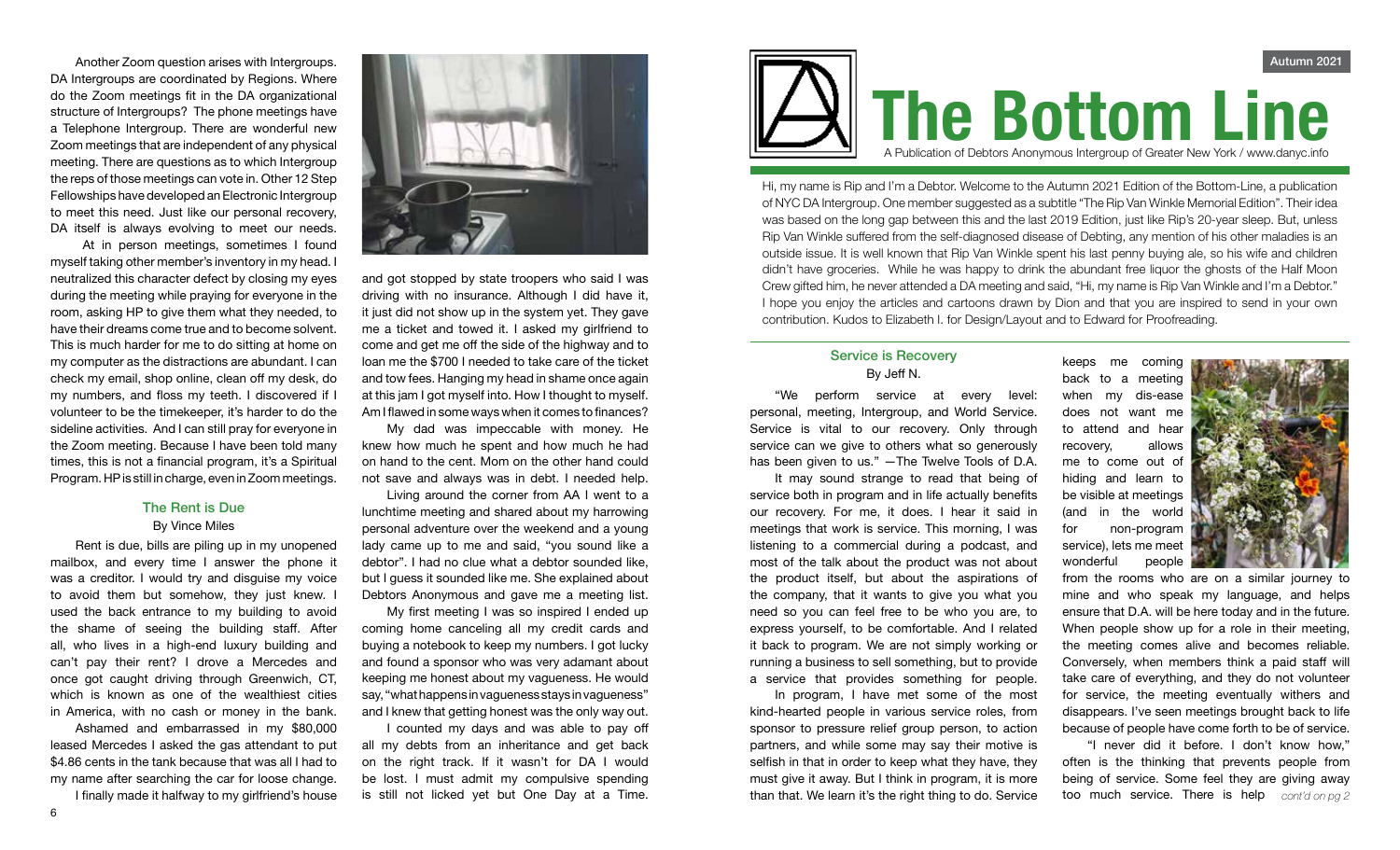right here in the program, in the form of service, for everyone who wants to try. Pressure Relief Groups, Sponsors, and Service Sponsors can help us address our issues around service. Because I have had the opportunity to serve as a General Service Representative, I learned in one committee that generosity of service is critical to our recovery, and it needs to be encouraged at meetings.

## Nothing Added Up on Sept. 23, 1993 By Bread-and-Butter Debtor

I was in the garment factory company truck stopped at a red light. The driver, Manny, screamed," Hide the Numbers!" as he snatched a pile of paper slips and stashed them under the front seat. A cop was nearby. Manny took cash bets on the day's winning numbers. He didn't want the officer to see the betting slips and risk yet another arrest for running numbers. Because Manny had moved fast, the bets and cash were safe. The policeman just gave a squint and a terse nod. What a relief. Numbers were dirty, serious trouble and were not my friends.

Considering this association with Numbers, when I heard the suggestion to "keep my numbers on a daily basis" I thought, "NO. These DA people are crazy. They just want more money so they can buy another Cadillac."

But I was the one wearing moccasins in blizzards, navigating shoulder-high snowbanks because I couldn't afford winter boots. My feet were wet and freezing cold. Suddenly, one day, I took the suggestions of my DA friends. Writing down my daily numbers in pocket-size notebooks, was the beginning of my journey of self-care, selflove, and healing. They tell me I will be a Debtor for the rest of my life. All I have is a daily reprieve based on my fit spiritual condition. Writing my income and expenses down is a spiritual discipline.

I salvaged two vintage "numbers books" when I cleared out my storage unit, to honor and respect how far I've come working the DA program. Here's a photograph of one page

2 денови производите под односите под односите под односите под односите под односите под односите под односите<br>2 денови под односите под односите под односите под односите под односите под односите под односите под однос The NYC round trip subway fare was \$2.50. At my very first DA meeting, I didn't have one token to get back home. A compassionate and generous



DA member gifted me the needed subway fare. I bought a newspaper, *The Village Voice* \$1.00 and garbage bags, \$1.70. The \$4.00 dry cleaning bill may have meant I had a job interview scheduled. But nothing added up on Wednesday September 29, 1993. My system of

"keeping my numbers" has slowly and organically evolved, I write down income, what's in my accounts and my expenses, by hand, in a small notebook. I then enter my numbers in a computer spreadsheet with five separate pages on a daily, weekly, and monthly basis including income and bill due dates and Visions. I have access to my income and expenses for whenever I require the information. As I write down my numbers, I'm taking my daily inventory, a Fourth Step. I know the exact amount of money I have and how much I spend. And for today, it all adds up.

### Spiritual Growth By JJ C.

For me, Debtors Anonymous is a spiritual program. Performing service work in DA and AA, for that matter, has helped the spiritual growth that allows me to arrest my self-diagnosed spiritual malady. Debting and impulsively spending money is a symptom of a spiritual void within my core being. The influential bottom-up reasons can make for exciting and insightful discussions. How I was raised, childhood traumas, out-sized worldly appetites are the origin of my fears. This fear manifests a disregard for a proper and emotionally intelligent relationship with money, but what counts is treating what is happening within me. DA service work grows humility and gratitude.

Service work I have performed in DA has included leading two weekend retreats in New Mexico (Jemez Springs 2018, Santa Fe 2019). They were sensational. The fellowship was incredible. We had one or two meetings a day, vision boarding,

hikes into town, sojourns to hot springs baths, a DA play produced by retreaters who had experience in Needham, MA, DA. The meals at both retreats were delicious, but the food in Santa Fe 2019 was extraordinary. I believe that emphasizing serving high-quality, delicious food cannot be stressed enough in having a successful retreat. We had an outdoor discussion meeting about the DA Tools game, the importance of having a sponsor, hiked through an orchid, guided meditation after

and a willingness to try for better things tomorrow will be the permanent assets we shall seek.

I was the last guy who wanted a second program. With years of sobriety, having worked the 12 steps with a sponsor, and two sponsees on steps eight and nine, respectively, I was being charged about \$105 a month by Wells Fargo in overdraft charges. Despite having direct deposit, working full-time for years in finance, and earning a degree in economics. Things got better as my



"My plan here is to try and appear humble until someone writes me a check."

lunch, and singing loudly around a campfire after dinner and coffee. DA retreats are unique. I'm pretty sure everyone had a fun time, and their DA program grew or strengthened in some way. I do hope the opportunity for DA retreats increases, and I would be happy to have a conversation with a DA group considering a program retreat.

The basic ingredient of all humility is a desire to seek and do God's will. An honest regret for harms done, genuine gratitude for blessings received,

dedication to my DA program grew stronger.

**Twelve steps and twelve traditions.** cont'd on pg 4 Service work is a central pillar of success, but of course, service alone does not keep me solvent and improve my relationship with money. Working steps with a sponsor, attending meetings, quarterly PRGs, faith in my higher power, in addition to service are what it takes for me to have a flourishing relationship with money and lead a solvent life within the program DA. Alcoholics Anonymous World Services. (1981).